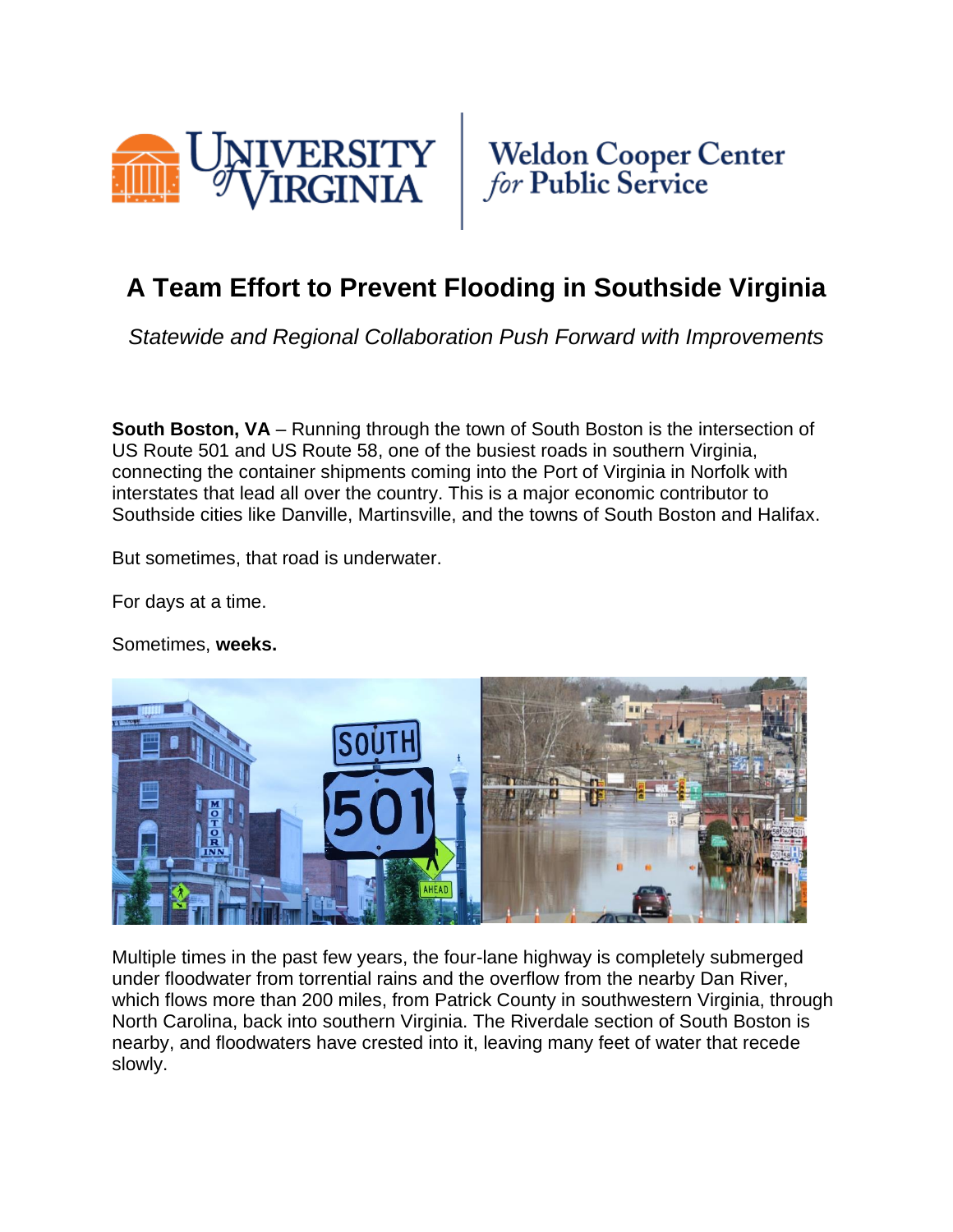The economic impact for businesses includes being forced to close for days at a time while waiting for the water to recede, with lost revenue and damage to products and projects on-site. Once the waters recede, business still cannot resume immediately.

When they arrive, there is debris clean-up work to begin, outside the business on the grounds and in the parking lot. There are items inside the store or workspace that also need to dry out, including floors and rugs, products and tools. All of this also causes a great deal of inconvenience to business owners, but also their customers. It also prompts business owners who can't easily move their premises to consider leaving town for less flood-prone areas.

There are also longer-reaching effects: flooding on Route 58 delays people living south of town from getting to the regional hospital located just north of it, including emergency medical responders transporting patients.

South Boston Town Manager Tom Raab knows that flooding has been a problem there historically, and that it may never be completely solved.

"We have to be proactive in coming up with solutions. Even if it's not going to stop all the flooding, as a locality we have to help keep our people safe – we're aiming to mitigate the damage to businesses and the danger to people the best we can," he said.



Photo credit, right: The Gazette Virginian

Developing creative flood mitigation and planning strategies isn't something communities always have the means or the technical background to do. So when The Weldon Cooper Center for Public Service's Center for Economic and Policy Studies (CEPS) proposed a project that could help make the district more resilient to flooding, the Southside Planning District Commission (which serves the counties of Halifax, Mecklenburg and Brunswick and the towns of South Boston and South Hill) joined the effort.

Town Manager Raab is happy for the regional collaboration.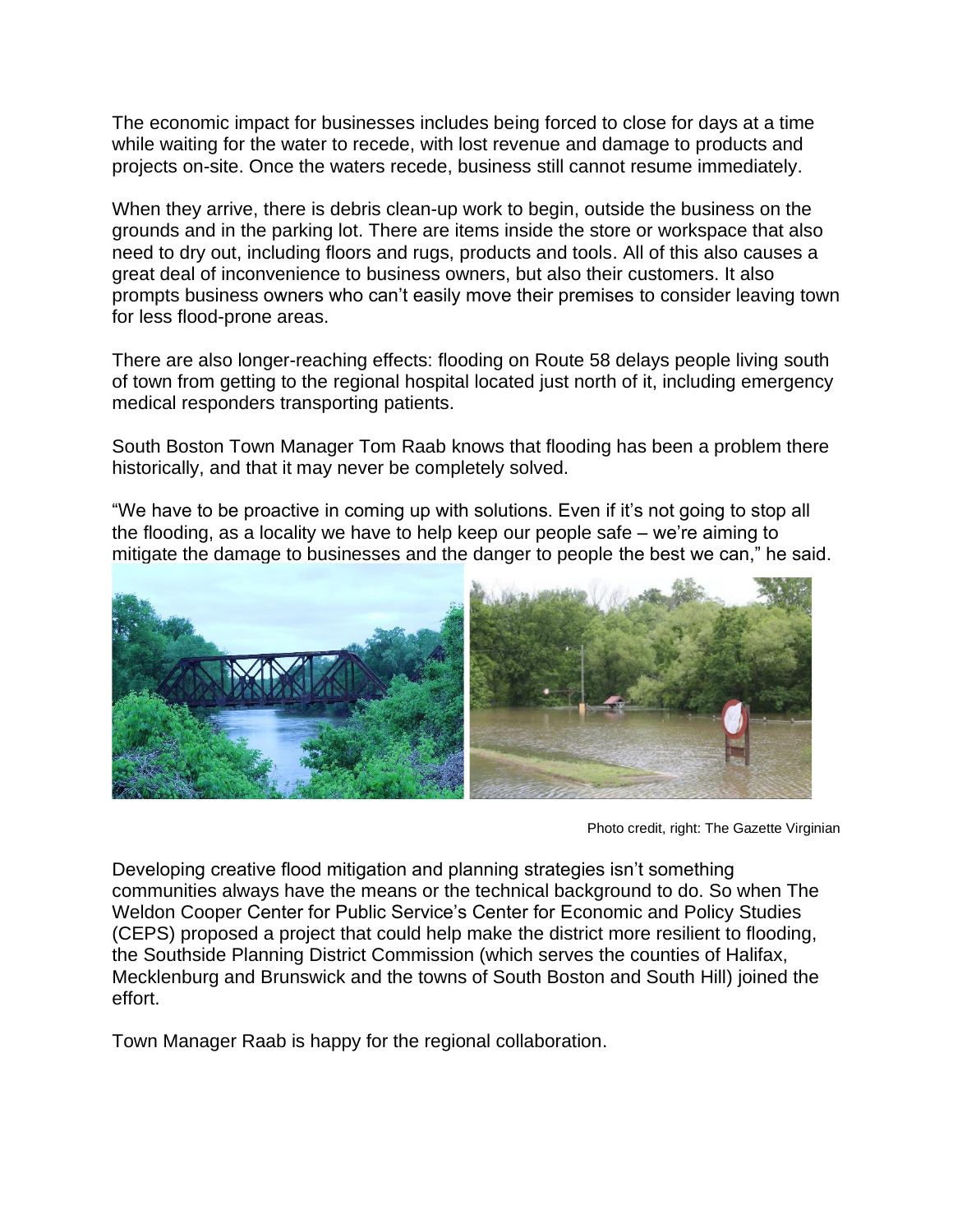"We have had so much flooding in the past decade that it has become a repeat situation. We have to do our best to persist and be creative about how we handle this," he said.

The town was awarded a grant to create a floodplain and offer relocation to businesses that have been most affected, but they've also joined the Southside Planning District in partnering with the University of Virginia's newly formed public service program, the Community Flood Resilience Initiative. The team's idea is to help underserved localities meet the challenges of more frequent and extreme flooding events.

"We aim to provide critically needed assistance to vulnerable communities across Virginia through developing partnerships and working closely with localities. We're excited to work with the Southside and LENOWISCO planning districts as the initiative's first partners," CEPS' William Shobe said. "Through UVA, we have economists, urban planners, data scientists and engineers with diverse skills, from risk analysis to hydrology to environmental planning – expertise many communities can't afford inhouse."

The state's urban coastal regions have long been the focus of efforts to combat the effects of climate change but far less attention has been paid to rural inland localities, which have fewer resources to dedicate to flood preparedness. The Community Flood Preparedness Fund legislation addresses this gap by reserving 25% of the fund for lowincome geographic areas, and includes money for "capacity-building and planning."

Funding for both projects will be through grants to the respective planning district commissions from the Virginia Community Flood Preparedness fund, created by the Virginia General Assembly in 2020. The fund includes money to build flood mitigation projects, but to apply for those grants, localities are required to have flood resilience plans in place. Under the two grants, the work will include a flood risk analysis based on current and near-future climate conditions for each district, including the effects of past flooding, what localities know now, what they need to know for effective flood planning and how to engage everyone who has a stake in the process to ensure diverse voices of the community are heard.

By August 2022, the team will hand the planning district commissions a roadmap and timeline to develop an approvable resilience plan. Producing the roadmaps to resilience plans is just the first of four phases the UVA teams hopes to complete with the Southside districts, and will include developing plans and studies to support implementation and then the executive of the prevention and protection projects. Another similar project is underway with the LENOWISCO PDC.

The goal is to combine the needed expertise with community leaders to make a plan for managing risks and preventing flood events from harming the health, safety and livelihoods of citizens in areas affected by flooding in central Virginia.